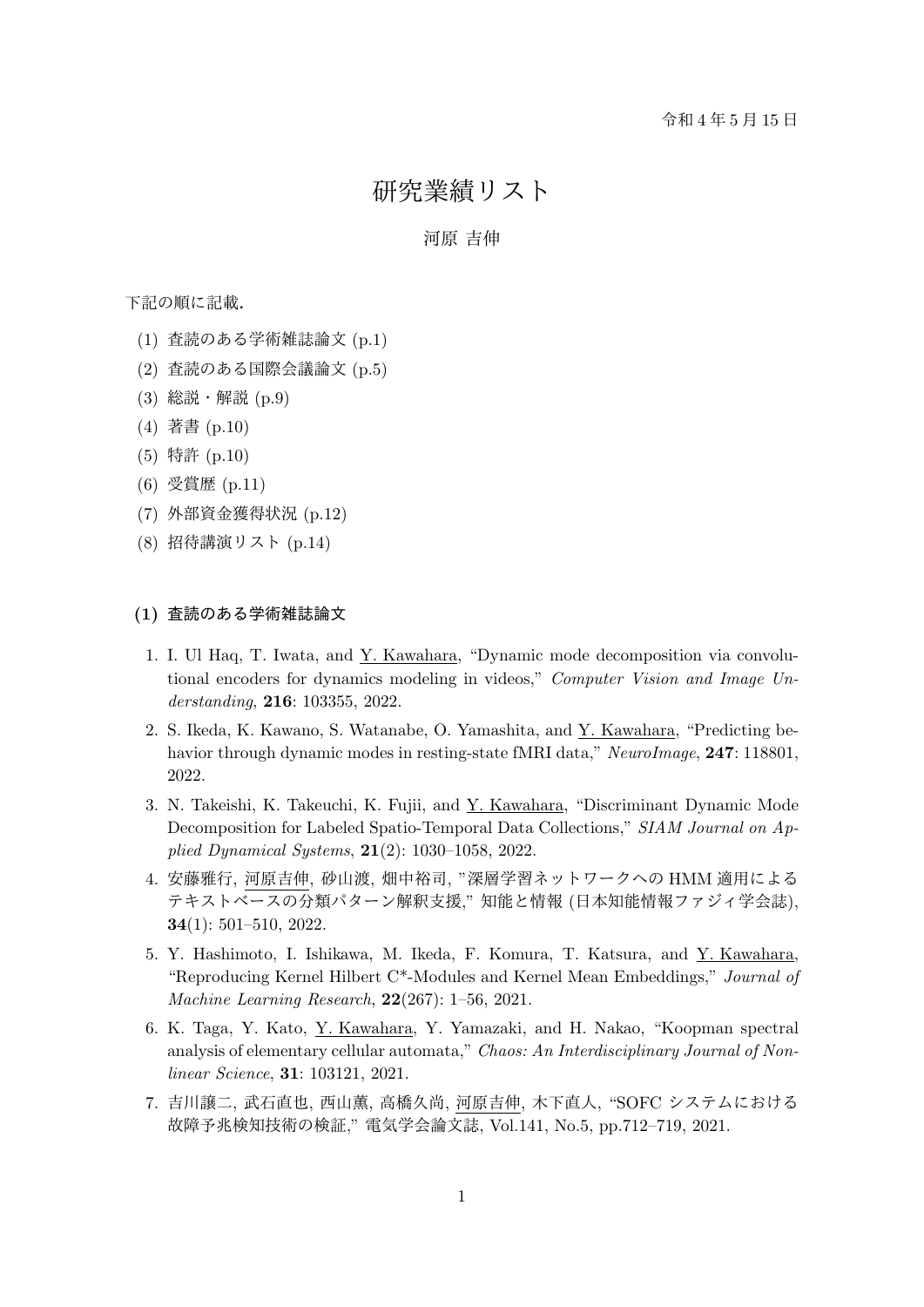- 8. K. Fujii, Y. Yoshihara, Y. Matsumoto, K. Tose, H. Takeuchi, M. Isobe, H. Mizuta, D. Maniwa, T. Okamura, T. Murai, Y. Kawahara, and H. Takahashi, "Cognition and interpersonal coordination of patients with schizophrenia who have sports habits," *PLOS ONE*, **15**(11): e0241863, 2020.
- 9. T. Hidaka, K. Imamura, T. Hioki, T. Takagi, Y. Giga, M.H. Giga, Y. Nishimura, Y. Kawahara, S. Hayashi, T. Niki, M. Fushimi, and H. Inoue, "Prediction of Compound Bioactivities using Heat Diffusion Equation," *Patterns* (Cell Press), **1**: 100140, 2020.
- 10. Y. Hashimoto, I. Ishikawa, M. Ikeda, Y. Matsuo, and Y. Kawahara, "Krylov Subspace Method for Nonlinear Dynamical Systems with Random Noise," *Journal of Machine Learning Research*, **21**(172): 1–29, 2020.
- 11. 林勝悟, 河原吉伸, 鹿島久嗣, "能動的変化点検知," 人工知能学会論文誌, Vol.35, No.5, E-JA10 1-10, 2020 (本論文により人工知能学会 2020 年度論文賞を受賞).
- 12. I. Ul Haq, K. Fujii, and Y. Kawahara, "Dynamic mode decomposition via dictionary learning for foreground modeling in videos," *Computer Vision and Image Understanding*, **199**: 103022, 2020.
- 13. Y. Shiraishi, Y. Kawahara, O. Yamashita, R. Fukuma, S. Yamamoto, Y. Saitoh, H. Kishima, and T. Yanagisawa, "Neural decoding of ECoG signals using dynamic mode decomposition", *Journal of Neural Engineering*, **17**(3): 036009, 2020.
- 14. K. Fujii, N. Takeishi, M. Hojo, Y. Inaba, and Y. Kawahara, "Physically-interpretable classification of network dynamics in complex collective motions," *Scientific Reports*, **10**: 3005, 2020.
- 15. H. Yamashita, and Y. Kawahara, "Principal points analysis via *p*-median problem for binary data," *Journal of Applied Statistics*, **4**(7) 1282-1297, 2020.
- 16. N. Uematsu, S. Umetani, and Y. Kawahara, "An efficient branch-and-cut and heuristic algorithms for submodular function maximization," *Journal of the Operations Research Society of Japan*, **63**(2): 41–59, 2020.
- 17. K. Fujii, N. Takeishi, B. Kibushi, M. Kouzaki, and Y. Kawahara, "Data-driven spectral analysis for coordinative structures in periodic human locomotion," *Scientific Reports*, **9**: 16755, 2019.
- 18. 安藤雅行, 河原吉伸, 砂山渡, 畑中裕司, 小郷原一智, "テキストベースの深層学習におけ る分類パターンの解釈支援," 知能と情報 (日本知能情報ファジィ学会誌), Vol.31, No.4, pp.779–787, 2019.
- 19. K. Fujii, and Y. Kawahara, "Dynamic mode decomposition in vector-valued reproducing kernel Hilbert spaces for extracting dynamical structure among observables," *Neural Networks*, **117**: 94–103, 2019 (本論文により日本神経回路学会 2020 年度論文賞 を受賞).
- 20. K. Fujii, and Y. Kawahara, "Supervised dynamic mode decomposition via multitask learning," *Pattern Recognition Letters*, **122**: 7-13, 2019.
- 21. M. Hojo, K. Fujii, and Y. Kawahara,"Analysis of factors predicting who obtains a ball in basketball rebounding situations," *Int'l J. of Performance Analysis in Sport*, **19**(2): 192-205, 2019.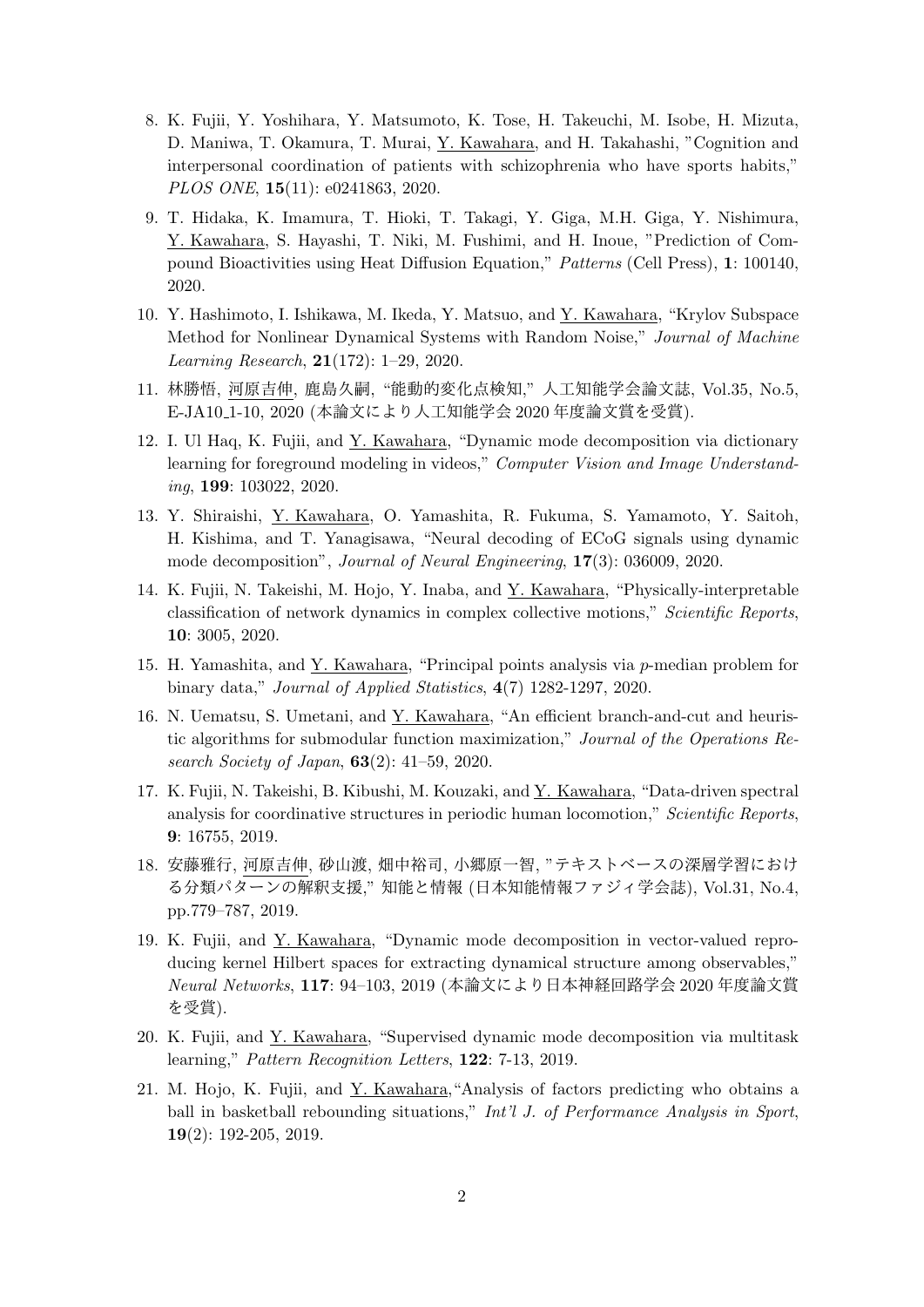- 22. M. Hojo, K. Fujii, Y. Inaba, Y. Motoyasu, and Y. Kawahara, "Automatically recognizing strategic cooperative behaviors in various situations of a team sport," *PLOS ONE*, **13**(12): e0209247, 2018.
- 23. K. Fujii, T. Kawasaki, Y. Inaba, and Y. Kawahara, "Prediction and classification in equation-free collective motion dynamics," *PLOS Computational Biology*, **14**(11): e1006545, 2018.
- 24. T. Wazawa, Y. Arai, Y. Kawahara, H. Takauchi, T. Washio, and T. Nagai, "Highly biocompatible super-resolution fluorescence imaging using the fast photoswitching fluorescent protein Kohinoor and SP-D-ExPAN with *ℓp*-regularized image reconstruction," *Microscopy*, **67**(2): 89–98, 2018 (本論文により日本顕微鏡学会第 35 回 (2020 年 度) 論文賞 (顕微鏡法基礎部門) を受賞).
- 25. N. Takeishi, Y. Kawahara, and T. Yairi, "Subspace dynamic mode decomposition for stochastic Koopman analysis," *Physical Review E*, **96**: 03310, 2017.
- 26. H. Wang, Y. Kawahara, C Weng, and J. Yuan, "Representative selection with structured sparsity," *Pattern Recognition*, **63**: 268–278, 2017.
- 27. B. Xin, Y. Kawahara, Y. Wang, L. Hu, and W. Gao, "Fast generalized fused Lasso and its applications," *ACM Transactions on Intelligent Systems and Technology (ACM TIST)*, **7**(4): 60:1–60:22, 2016.
- 28. K. Nagata, Y. Kawahara, T. Washio, and A. Unami, "Toxicogenomic prediction with graph-based structured regularization on transcription factor network," *Fundamental Toxicological Sciences*, **3**(2): 39–46, 2016.
- 29. K. Nagata, Y. Kawahara, T. Washio, and A. Unami, "Toxicogenomic predictive model with group sparse regularization based on transcription factor network information," *Fundamental Toxicological Sciences*, **2**(4): 161–170, 2015.
- 30. M. Demeshko, T. Washio, Y. Kawahara, and Y. Pepyolyshev "A novel structural AR modeling approach for a continuous time linear Markov system," *ACM Transactions on Intelligent Systems and Technology (ACM TIST)*, **7**(2): 24:1–24:22, 2015.
- 31. T. Hirata, Y. Kawahara, T. Yairi, K. Asano, I. Maeda, T. Sasaki, and K. Machida, "New monitoring technique for detecting buckling in the continuous annealing line using canonical correlation analysis," *SICE Journal of Control, Measurement, and System Integration*, **8**(3): 214–220, 2015.
- 32. M. Demeshko, A. Dokhane, T. Washio, H. Ferroukhi, Y. Kawahara, and C. Aguirre, "Application of continuous and structural ARMA modeling for noise analyses of a BWR coupled core and plant instability event," *Annals of Nuclear Energy*, **75**: 645– 657, 2015.
- 33. Z. Yunzhu, H. Suematsu, T. Itoh, R. Fujimaki, S. Morinaga, and Y. Kawahara, "Scatterplot layout for high-dimensional data visualization," *Journal of Visualization*, **11**(1): 111–119, 2015.
- 34. K. Nagata, T. Washio, Y. Kawahara, and A. Unami, "Toxicity prediction from Toxicogenomic data based on class association rule mining," *Toxicology Reports*, **1**: 1133– 1142, 2014.
- 35. C. Azencott, D. Grimm, M. Sugiyama, Y. Kawahara, and K. Borgwardt, "Efficient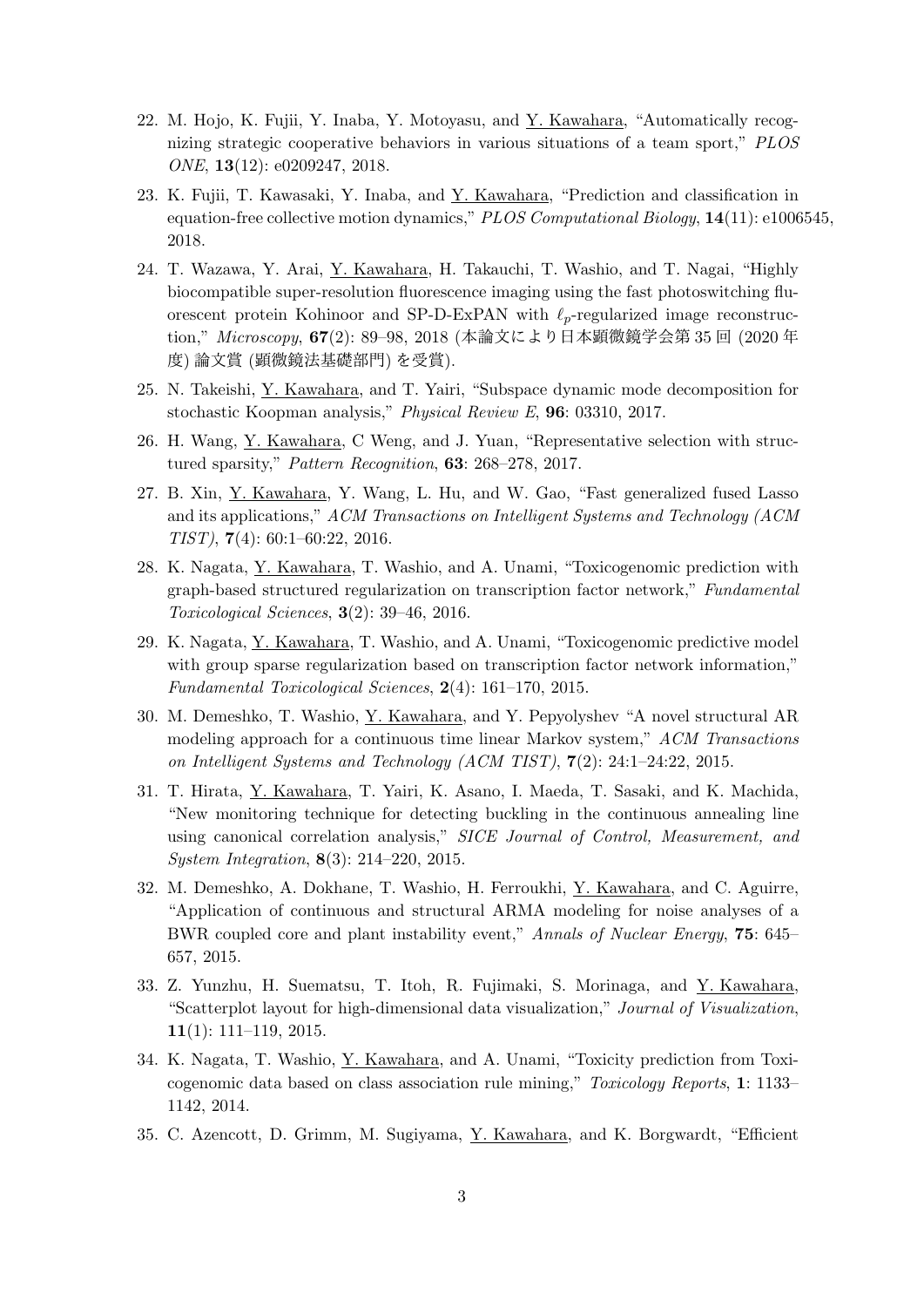network-guided multi-locus association mapping with graph cuts," *Bioinformatics*, **29**(13): i171–i179, 2013.

- 36. Y. Sogawa, T. Ueno, Y. Kawahara, and T. Washio, "Active learning for noisy oracle via density power divergence," *Neural Networks*, **46**: 133–143, 2013.
- 37. 十河康弘, 植野剛, 河原吉伸, 鷲尾隆, "Density Power Divergence を用いたロバスト能動 回帰学習," 人工知能学会論文誌, **28**(1): 13–21, 2013.
- 38. A. Takeda, M. Niranjan, J. Goto, and Y. Kawahara, "Simultaneous pursuit of out-ofsample performance and sparsity in tracking portfolio," *Computational Management Science*, **10**(1): 21–49, 2013.
- 39. S. Hara, Y. Kawahara, T. Washio, P. von Bunau, T. Tokunaga, and K. Yumoto, "Separation of stationary and non-stationary sources with a generalized eigenvalue problem," *Neural Networks*, **33**: 7–20, 2012.
- 40. Y. Kawahara, and M. Sugiyama, "Sequential change-point detection based on direct density-ratio estimation," *Statistical Analysis and Data Mining*, **5**(2): 114–127, 2011.
- 41. 上甲昌郎, 河原吉伸, 矢入健久, "局所線形モデルのアラインメントによる非線形動的シ ステムの学習法," 人工知能学会論文誌, **25**(6): 638–648, 2011 (本論文により 2011 年度 人工知能学会論文賞を受賞).
- 42. 矢入健久, 乾稔, 河原吉伸, 高田昇, "次元削減とクラスタリングによる宇宙機テレメトリ 監視法," 日本航空宇宙学会論文集, **59**(691): 197–205, 2011.
- 43. S. Shimizu, T. Inazumi, Y. Sogawa, A. Hyvarinen, Y. Kawahara, T. Washio, O. Hoyer, and K. Bollen, "DirectLiNGAM: A direct method for learning a linear non-Gaussian structural equation model," *Journal of Machine Learning Research*, **12**: 197–205, 2011.
- 44. Y. Kawahara, S. Shimizu, and T. Washio, "Analyzing relationships among ARMA processes based on non-Gaussianity of external influences," *Neurocomputing*, **74**(12– 13): 2212–2221, 2011.
- 45. Y. Kawahara, K. Nagano, and Y. Okamoto, "Submodular fractional programming for balanced clustering," *Pattern Recognition Letters*, **32**(2): 235–243, 2011.
- 46. 河原吉伸, 矢入健久, 町田和雄, "部分空間法に基づく変化点検知アルゴリズム", 人工知 能学会論文誌, **23**(2): 76–85, 2008.
- 47. M. Inui, Y. Kawahara, K. Goto, T. Yairi, and K. Machida, "Adaptive limit checking for spacecraft telemetry data using kernel principal component analysis," *Trans. of The Japan Society for Aeronautical and Space Science and Space Technology*, **7**: Pf<sub>-11</sub>-Pf<sub>-16</sub>, 2008.
- 48. 河原吉伸, 後藤耕平, 矢入健久, 町田和雄, "逐次モンテカルロ法に基づく宇宙機異常診断 法:パラメータと異常モードのオンライン同時推定によるアプローチ ," 航空宇宙学会 論文集, **55**(641): 344–354, 2007.
- 49. 後藤耕平, 河原吉伸, 矢入健久, 町田和雄, "Particle Filter を用いたパラメータ推定によ る宇宙機異常検知," 航空宇宙学会論文集, **55**(641): 355–358, 2007.
- 50. 河原吉伸, 矢入健久, 町田和雄, "Dynamic Bayesian Networks を用いた宇宙機異常診断 法," 人工知能学会論文誌, **21**(1): 45–54, 2006.
- 51. 河原吉伸, 津田雄一, 中須賀真一, "多数機フォーメーションフライトの為の連続推力推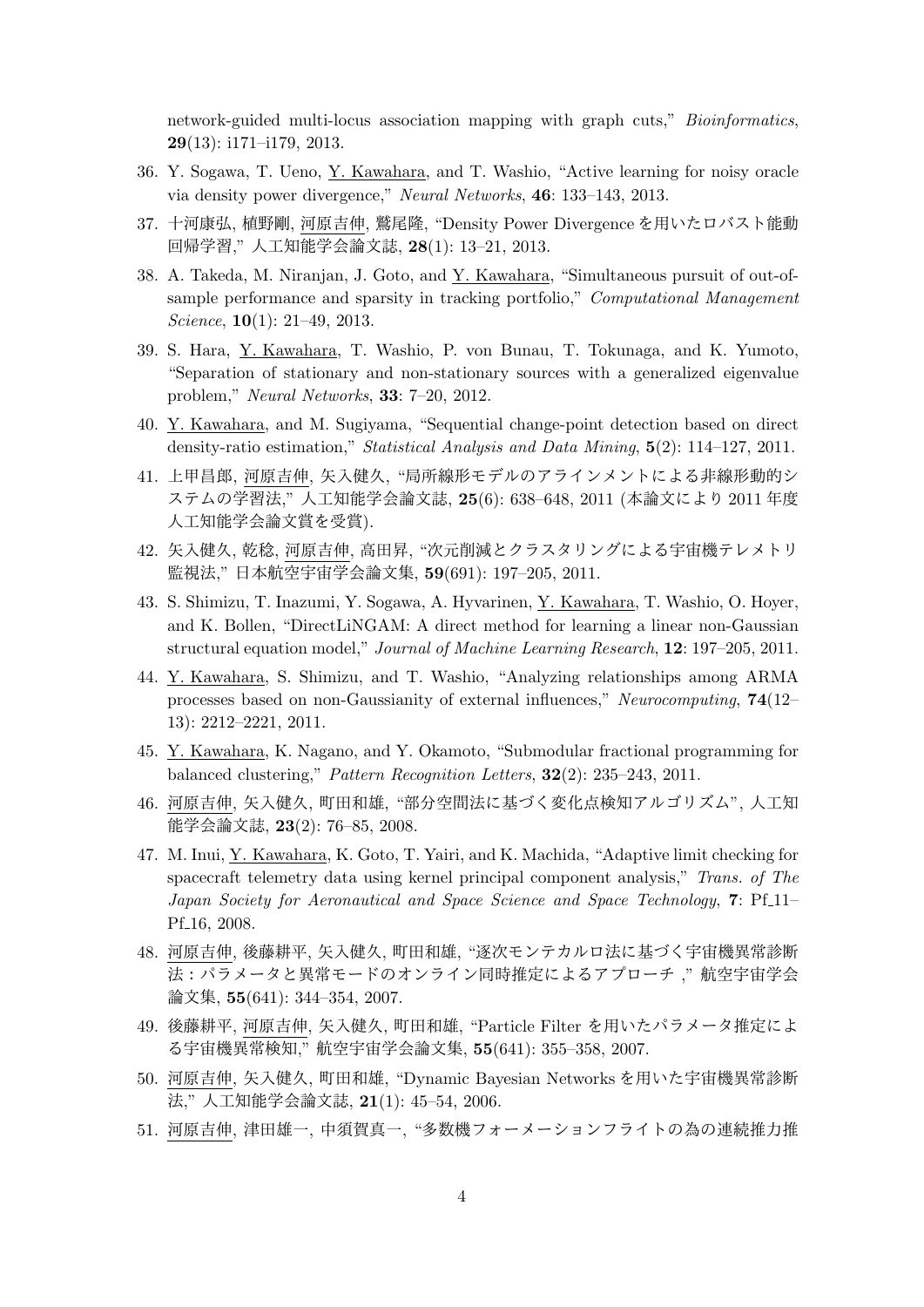進による燃料最小誘導則," 航空宇宙学会論文集, **52**(601): 72–79, 2004.

#### **(2)** 査読のある国際会議論文

- 1. M. Weissenbacher, S. Sinha, A. Garg, and Y. Kawahara, "Koopman Q-learning: Offline Reinforcement Learning via Symmetries of Dynamics," in *Proc. of the 39th Int'l Conf. on Machine Learning* (**ICML'22**) (採録決定)
- 2. K. Fujii, N. Takeishi, K. Tsutsui, E. Fujioka, N. Nishiumi, R. Tanaka, M. Fukushiro, K. Ide, H. Kohno, K. Yoda, S. Takahashi, S. Hiryu, and Y. Kawahara, "Learning interaction rules from multi-animal trajectories via augmented behavioral models," in *Advances in Neural Information Processing Systems 34* (Proc. of **NeurIPS'21**), pp.11108–11122, 2021 .
- 3. M. Ando, Y. Kawahara, W. Sunayama, and Y. Hatanaka, "Interpretation Support System for Classification Patterns using HMM in Deep learning with Texts," in *Proc. of the the 14th Int'l Conf. on Advances in Computer-Human Interactions* (ACHI'21), pp.64–70, 2021.
- 4. T. Iwata, and Y. Kawahara, "Controlling Nonlinear Dynamical Systems with Linear Quadratic Regulator-based Policy Networks in Koopman space," in *Proc. of The 60th IEEE Conf. on Decision and Control* (**CDC'21**), pp.5086–5091, 2021.
- 5. N. Takeishi, and Y. Kawahara, "Learning Dynamics Models with Stable Invariant Sets," in *Proc. of the 35th AAAI Conf. on Artificial Intelligence* (**AAAI'21**), pp.9782– 9790, 2021.
- 6. N. Takeishi, and Y. Kawahara, "Learning Multiple Nonlinear Dynamical Systems with Side Information," in *Proc. of the 59th IEEE Conf. on Decision and Control* (**CDC'20**), pp.3206–3211, 2020.
- 7. N. Takeishi, and Y. Kawahara, "Structured Regularization for Generative Models Using Knowledge of Feature Dependence," in *Proc. of the 29th Int'l Joint Conf. on Artificial Intelligence and the 17th Pacific Rim Int'l Conf. on Artificial Intelligence* (**IJCAI-PRICAI'20**), pp.2390-2396, 2020.
- 8. I. Ul Haq, and Y. Kawahara, "Convolutional autoencoder-based reconstruction of vascular structures in photoacoustic images," in *Proc. SPIE 11359, Biomedical Spectroscopy, Microscopy, and Imaging*, 113591C, 2020.
- 9. I. Ul Haq, K. Fujii, and Y. Kawahara, "Dynamic mode decomposition via dictionary learning for foreground modeling in videos," in *Proc. of the 15th Int'l Conf. on Computer Vision Theory and Applications* (**VISAPP'20**), pp.476-483, 2020.
- 10. S. Hayashi, Y. Kawahara, and H. Kashima, "Active change-point detection," in *Proc. of the 11th Asian Conference on Machine Learning* (**ACML'19**), PMLR: 101, pp.1017- 1032, 2019.
- 11. N. Uematsu, S. Umetani, and Y. Kawahara, "An efficient branch-and-cut algorithm for approximately submodular function maximization," in *Proc. of the 2019 IEEE Int'l Conf. on Systems, Man, and Cybernetics* (**IEEE SMC'19**), pp.3160-3167, 2019.
- 12. N. Takeuchi, Y. Yoshida, and Y. Kawahara, "Variational inference of penalized regression with submodular functions," in *Proc. of the 35th Conf. on Uncertainty in*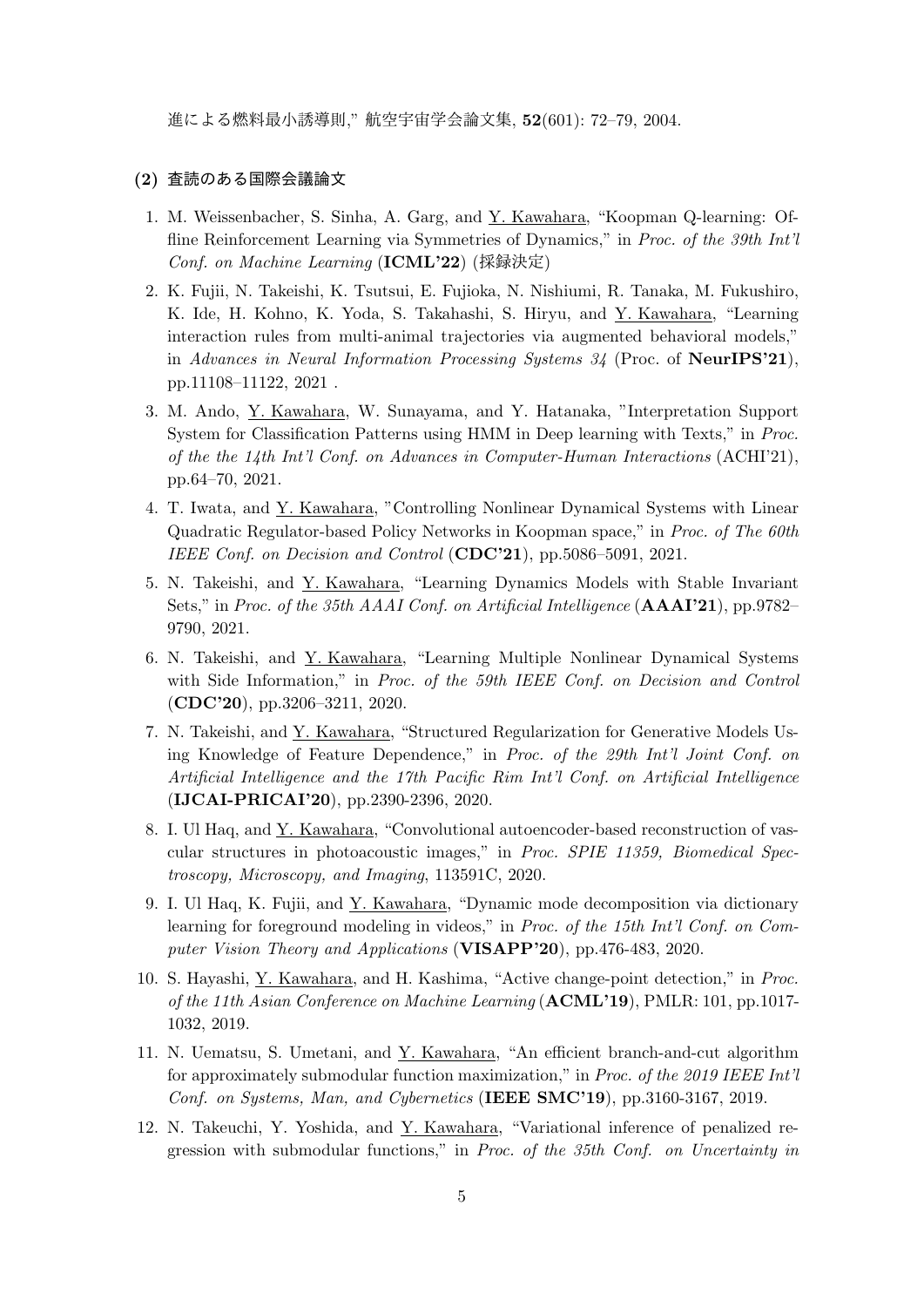*Artificial Intelligence* (**UAI'19**), 443, 2019.

- 13. T. Bito, M. Hiraoka, and Y. Kawahara, "Learning with coherence patters in multivariate time-series data via dynamic mode decomposition," in *Proc. of the 2019 Int'l Joint Conf. on Neural Networks* (**IJCNN'19**), paper N-19278, 2019 (本論文により Best Student Paper Award を受賞).
- 14. I. Ishikawa, K. Fujii, M. Ikeda, Y. Hashimoto, and Y. Kawahara, "Metric for nonlinear dynamical systems with Koopman operators," in *Advances in Neural Information Processing Systems 31* (Proc. of **NeurIPS'18**), pp.2858-2868, 2018.
- 15. N. Takeishi, T. Yairi, and Y. Kawahara, "Factorially switching dynamic mode decomposition for Koopman analysis of time-variant systems," in *Proc. of the 2018 IEEE Conf. on Decision and Control* (**CDC'18**), pp.6402-5408, 2018.
- 16. N. Takeishi, Y. Kawahara, and T. Yairi, "Learning Koopman invariant subspaces for dynamic mode decomposition," in *Advances in Neural Information Processing Systems 30* (Proc. of **NIPS'17**), pp.1130–1140, 2017.
- 17. K. Fujii, Y. Inaba, and Y. Kawahara, "Koopman spectral kernels for comparing complex dynamics: Application to multiagent sport plays," in *Proc. of the 2017 European Conf. on Machine Learning and Principles and Practice of Knowledge Discovery in Databases* (**ECML-PKDD'17**), pp.127–139, 2017.
- 18. K. Takeuchi, Y. Kawahara, and T. Iwata, "Structurally regularized non-negative tensor factorization for spatio-temporal pattern discoveries," in *Proc. of the 2017 European Conf. on Machine Learning and Principles and Practice of Knowledge Discovery in Databases* (**ECML-PKDD'17**), pp.582–598, 2017.
- 19. N. Takeishi, Y. Kawahara, and T. Yairi, "Sparse nonnegative dynamic mode decomposition," in *Proc. of the 2017 IEEE Int'l Conf. on Image Processing* (**ICIP'17**), pp.2682–2686, 2017.
- 20. N. Takeishi, Y. Kawahara, Y. Tabei, and T. Yairi, "Bayesian dynamic mode decomposition," in *Proc. of the 26th Int'l Joint Conf. on Artificial Intelligence* (**IJCAI'17**), pp.2814-2821, 2017.
- 21. Y. Kawahara, "Dynamic mode decomposition with reproducing kernels for Koopman spectral analysis," in *Advances in Neural Information Processing Systems 29* (Proc. of **NIPS'16**), pp.911-919, 2016.
- 22. S. Yamagiwa, Y. Kawahara, N. Tabuchi, Y. Watanabe, and T. Naruo, "Skill grouping method: Providing distance to trained skill exploiting from body movement BigData," in *Proc. of the 2015 IEEE Int'l Conf. on Big Data* (**IEEE BigData'15**), pp.2525- 2534, 2015.
- 23. K. Takeuchi, Y. Kawahara, and T. Iwata, "Higher order fused regularization for supervised learning with grouped parameters," in *Proc. of the 2015 European Conf. on Machine Learning and Principles and Practice of Knowledge Discovery in Databases* (**ECML-PKDD'15**), pp.577–593, 2015.
- 24. T. Hirata, Y. Kawahara, M. Sugiyama, and K. Asano, "A fault detection technique for the steel manufacturing process based on a normal pattern library," in *Proc. of the 9th IFAC Symp. on Fault Detection, Supervision and Safety for Technical Processes*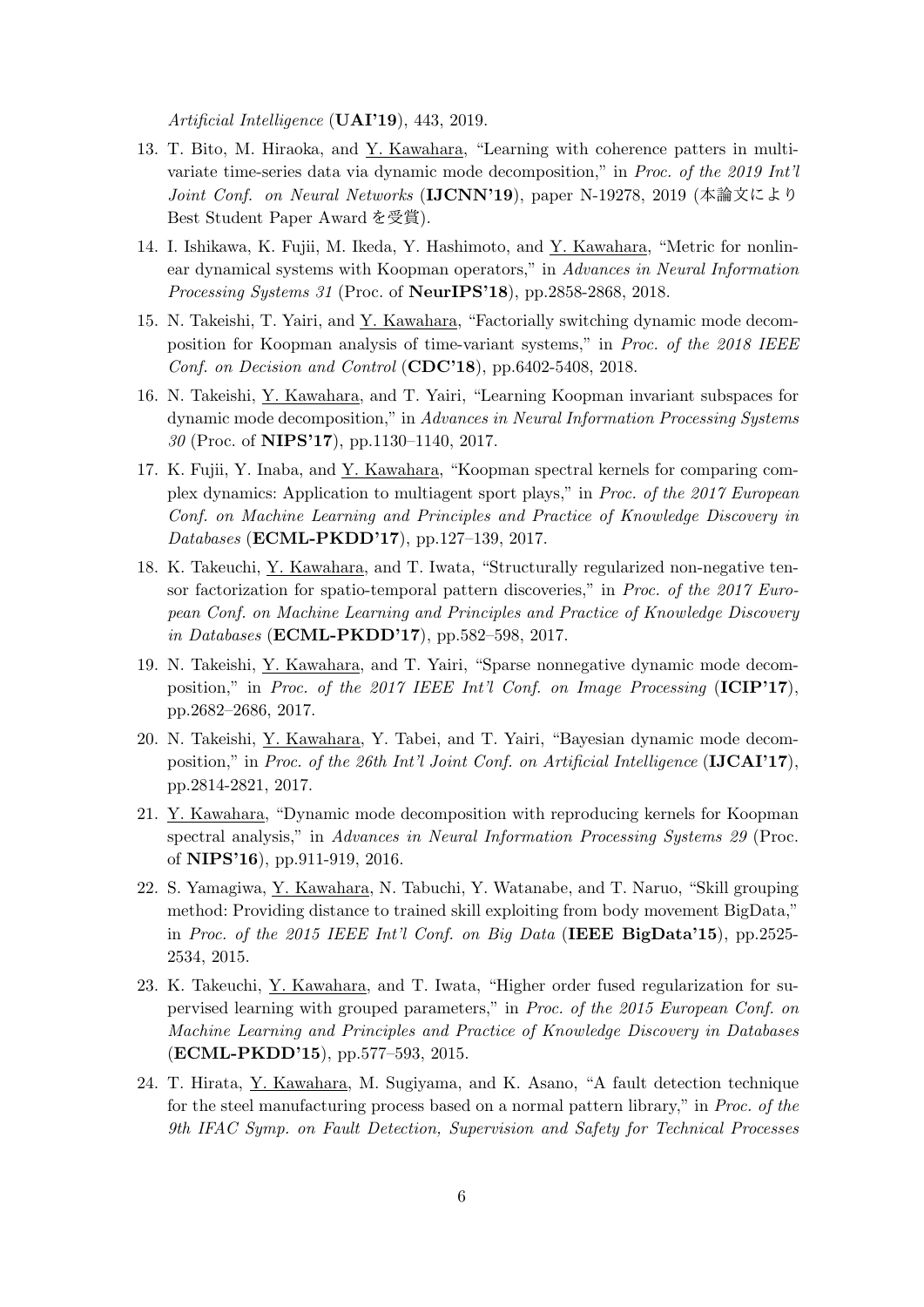(**SafeProcess'15**), pp.871–876, 2015.

- 25. Y. Kawahara, R. Iyer, and J.A. Bilmes, "On approximate non-submodular minimization via tree-structured supermodularity," in *Proc. of 18th Int'l Conf. on Artificial Intelligence and Statistics* (**AISTATS'15**), pp.444–452, 2015.
- 26. B. Xin, Y. Kawahara, Y. Wang, and W. Gao, "Efficient generalized fused Lasso with application to the diagnosis of Alzheimer's disease," in *Proc. of the 28th AAAI Conf. on Artificial Intelligence* (**AAAI'14**), pp.2163–2169, 2014.
- 27. M. Sugiyama, C. Azencott, Dominik, G., Y. Kawahara, and Borgwardt, K., "Multitask feature selection with multiple networks via maximum flows," in *Proc. of the 2014 SIAM Int'l Conf. on Data Mining* (**SDM'14**), pp.199–207, 2014.
- 28. K. Nagano, and Y. Kawahara, "Structured convex optimization under submodular constraints," in *Proc. of the 29th Ann. Conf. on Uncertainty in Artificial Intelligence* (**UAI'13**), pp.459–468, 2013.
- 29. M. Demeshko, T. Washio, and Y. Kawahara, "A novel structural AR modeling approach for a continuous time linear Markov system," in *Proc. of the 2013 IEEE 13th Int'l Conf. on Data Mining Workshops*, pp.104–113, 2013.
- 30. Suematsu, H., Yunzhu, Z., Itoh, T., Fujimaki, R., Morinaga, S., and Y. Kawahara, "Lowdimensional parallel coordinates collection for high-dimensional data visualization," in *Proc. of the 17th Int'l Conf. on Information Visualization* (**iV'13**), pp.59–65, 2013.
- 31. T. Ueno, K. Hayashi, T. Washio, and Y. Kawahara, "Weighted likelihood policy search with model selection," in *Advances in Neural Information Processing Systems*, Vol.25 (Proc. of **NIPS'12**), pp.2366–2374, 2012.
- 32. Y. Sogawa, T. Ueno, Y. Kawahara, and T. Washio, "Robust active learning for linear regression via density power divergence," in *Neural Information Processing*, *Lecture Notes in Computer Science*, Vol.7665 (Proc. of **ICONIP'12**), pp.594–602, 2012.
- 33. Y. Kawahara, and T. Washio, "Prismatic algorithm for discrete D.C. programming problem," in *Advances in Neural Information Processing Systems*, Vol.24 (Proc. of **NIPS'11**), pp.2106–2114, 2011.
- 34. T. Inazumi, T. Washio, S. Shimizu, J. Suzuki, A. Yamamoto, and Y. Kawahara, "Discovering causal structures in binary exclusive-or skew acyclic models," in *Proc. of the 27th Conf. on Uncertainty in Artificial Intelligence* (**UAI'11**), pp.373–382, 2011.
- 35. K. Nagano, Y. Kawahara, and K. Aihara, "Size-constrained submodular minimization through minimum norm base," in *Proc. of the 28th Int'l Conf. on Machine Learning* (**ICML'11**), pp.977–984, 2011.
- 36. S. Hara, Y. Kawahara, T. Washio, and P. von Bunau, "Stationary subspace analysis as a generalized eigenvalue problem," in *Neural Information Processing: Theory and Algorithms*, *Lecture Note in Computer Science*, Vol.6443 (Proc. of **ICONIP'10**), pp.422-429, 2010.
- 37. K. Nagano, Y. Kawahara, and S. Iwata, "Minimum average cost clustering," in *Advances in Neural Information Processing Systems*, Vol.23 (Proc. of **NIPS'10**, Oral (spotlight) paper), pp.1759–1767, 2010.
- 38. M. Joko, Y. Kawahara, and T. Yairi, "Learning non-linear dynamical systems by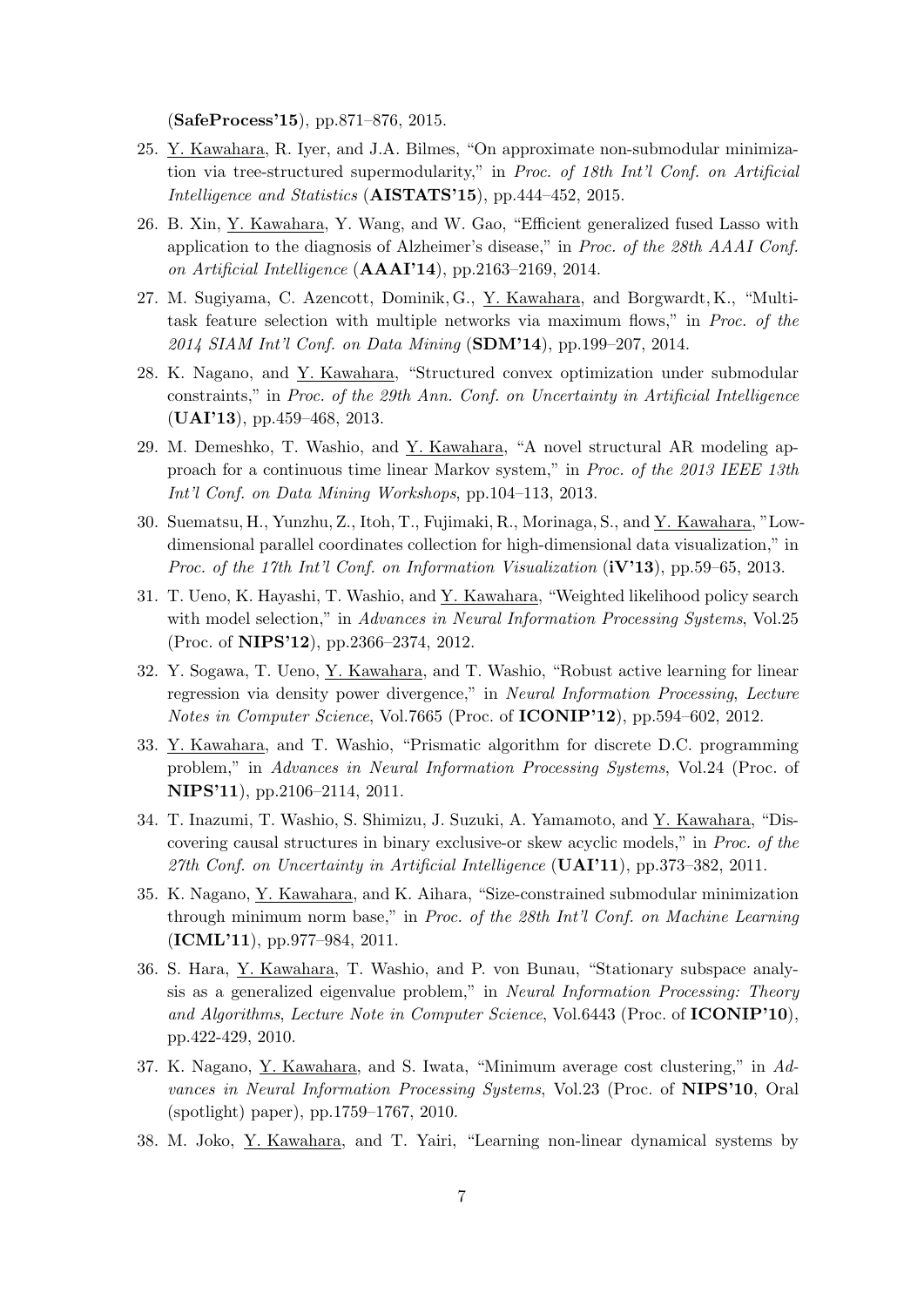alignment of local linear models," in *Proc. of the 20th Conf. on Pattern Recognition* (**ICPR'10**), pp.1084-1087, 2010.

- 39. Y. Sogawa, S. Shimizu, Y. Kawahara, and T. Washio ,"An experimental comparison of linear non-Gaussian causal discovery methods and their variants," in *Proc. of the 2010 Int'l Joint Conf. on Neural Networks* (**IJCNN'10**), pp.768–775, 2010.
- 40. T. Yairi, A. Yoshiki, M. Inui, Y. Kawahara, and N. Takata, "Spacecraft Telemetry Data Monitoring by Dimensionality Reduction Techniques," in *Proc. of the SICE 2010 Annual Conf.*, pp.1230–1234, 2010.
- 41. Y. Kawahara, K. Nagano, K. Tsuda, and J.A. Bilmes, "Submodularity cuts and applications," in *Advances in Neural Information Processing Systems*, Vol.22 (Proc. of **NIPS'09**, Oral (spotlight) paper), pp.916–924, 2009.
- 42. S. Shimizu, A. Hyvarinen, Y. Kawahara, and T. Washio, "A direct method for estimating a causal ordering in a linear non-Gaussian acyclic model," in *Proc. of the 25th Conf. on Uncertainty in Artificial Intelligence* (**UAI'09**), pp.506–513, 2009.
- 43. Y. Kawahara, and M. Sugiyama, "Change-point detection in time-series data by direct density-ratio estimation," in *Proc. of the 2009 SIAM Int'l Conf. on Data Mining* (**SDM'09**), pp.389-400, 2009.
- 44. Y. Kawahara, T. Yairi, and K. Machida, "Spacecraft fault diagnosis based on switching estimation of parameters using sequential Monte Carlo methods," in *Proc. of the 9th Int'l Symp. on Artificial Intelligence, Robotics and Automation in Space* (**i-SAIRAS'08**), S4–M09, 2008.
- 45. Y. Kawahara, T. Yairi, and K. Machida, "Change-Point Detection in Time-Series Data based on Subspace Identification," in *Proc. of the 7th IEEE Int'l Conf. on Data Mining* (**ICDM'07**), pp.559-564, 2007.
- 46. Y. Kawahara, T. Yairi, and K. Machida, "A Kernel Subspace Method by Stochastic Realization for Learning Nonlinear Dynamical Systems," in *Advances in Neural Information Processing Systems*, Vol.19 (Proc. of **NIPS'06**), pp.665–672, 2007 (本論文に より NIPS'06 Travel Award を受賞).
- 47. R. Fujiki, H. Tanaka, Y. Kawahara, T. Yairi, and K. Machida, "Autonomous recognition of multiple cable topology with image," in *Proc. of the SICE-ICASE Int'l Joint Conf.*, pp.1425–1430, 2006.
- 48. Y. Sato, Y. Kawahara, T. Yairi, and K. Machida, "Visualization of spacecraft data based on interdependency between changing points in time series," in *Proc. of the SICE-ICASE Int'l Joint Conf.*, pp.3414–3418, 2006.
- 49. T. Yairi, Y. Kawahara, R. Fujimaki, and K. Machida, "Telemetry-mining: A machine learning approach to anomaly detection and fault diagnosis for space systems," in *Proc. of the 2nd IEEE Int'l Conf. on Space Mission Challenges for Information Technology* (**SMC-IT'06**), pp.466-473, Pasadena, CA, 2006.
- 50. K. Takadama, T. Murakami, and Y. Kawahara, "Detecting failure of spacecraft using separated states in particle filters," in *Proc. of the 25th Int'l Symp. on Space Technology and Science* (**ISTS'06**), pp.1437–1442, 2006.
- 51. Y. Kawahara, T. Yairi, and K. Machida, "Fault diagnosis for spacecraft using proba-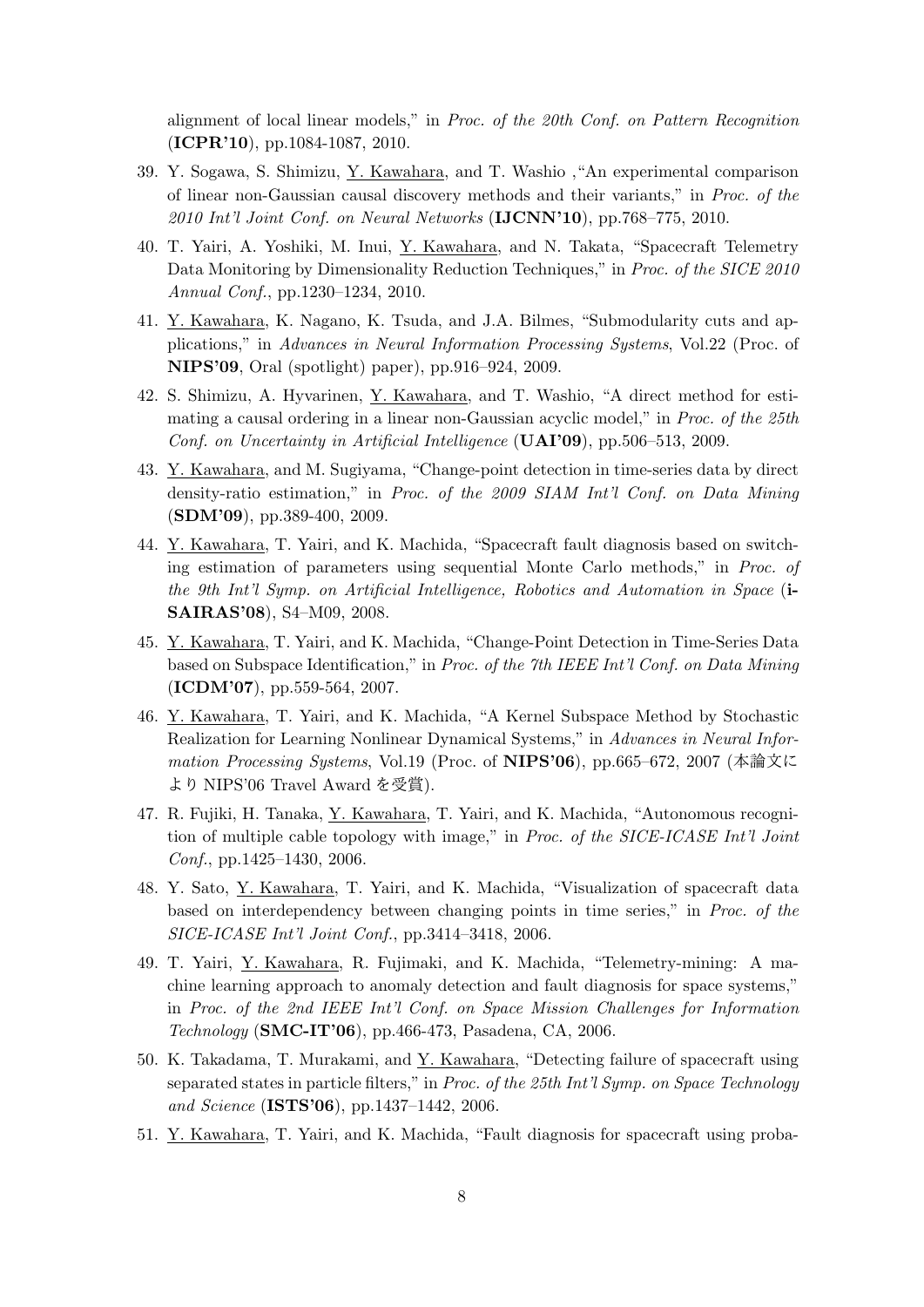bilistic reasoning and statistical learning with dynamic Bayesian networks," in *Proc. of the 56th Int'l Astronautical Congress (IAC'05), Safety and Quality in Space Activities Symp.*, IAC-05-D5.2.04, 2005.

- 52. Y. Kawahara, T. Yairi, and K. Machida, "Diagnosis method for spacecraft using dynamic Bayesian networks," in *Proc. of the 8th Int'l Symp. on Artificial Intelligence, Robotics and Automation in Space* (**i-SAIRAS'05**), pp.649–656, 2005.
- 53. H. Tanaka, Y. Kawahara, T. Yairi, and K. Machida, "Design of cellular satellites for reconfigurable space system using orbit servicing robots," in *Proc. of the 4th Int'l Conf. on Advanced Mechtronics* (**ICAM'04**), pp.401–406, 2004.
- 54. H. Tanaka, Y. Kawahara, T. Yairi, and K. Machida, "Research on reconfigurable space system using orbital servicing robots and cellular satellites," in *Proc. of the 24th Int'l Symp. on Space Technology and Science* (**ISTS'04**), pp.647–679, 2004.
- **(3)** 総説・解説
	- 1. 河原吉伸, "機械学習の考え方と応用、そして数学・数理科学との関わり," 特集:数学 と産業 I 機械学習と数学・数理科学, Rimse (理数教育研究所 広報誌), No.30, pp.10–13, 2021.
	- 2. 佐々木真, 河原吉伸, 草場彰, "データ駆動アプローチを用いた動的乱流現象の解析," 特 集:磁場閉じ込め核融合プラズマにおけるデータ駆動アプローチによる物理的理解と発 見, プラズマ・核融合学会誌, Vol.97, No.2, pp.79–85, 2021.
	- 3. 河原吉伸, "非線形力学系の作用素論的データ解析と動的モード分解~その基礎的事項と 正定値カーネルを用いた定式化を中心として," 数理解析研究所講究録 2176 (諸科学を 結ぶ基礎学問としての数値解析学), pp.40-50, 2020.
	- 4. 河原吉伸, "データ科学と AI," 特集:AI 時代の数理–新時代における思考と方法, 数理科 学 (サイエンス社), 7 月号, No.685, pp.20-27, 2020.
	- 5. 河原吉伸, "非線形力学系のデータ駆動モデリング," パリティ (丸善出版) (特集「ディー プラーニングから物理へ」), 2018 年 8 月号, pp.18-20, 2018.
	- 6. 河原吉伸, "構造的学習," 人工知能学大辞典 (共立出版), pp.432–434, 2017.
	- 7. 河原吉伸, "劣モジュラ最適化と機械学習," 人工知能学大辞典 (共立出版), pp.506–508, 2017.
	- 8. 河原吉伸, "構造的スパース推定とその最適化," 電子情報通信学会誌 (特集「スパースモ デリングの発展 ー原理から応用までー」), **99**(5): 386–391, 2016.
	- 9. 河原吉伸, "構造的な事前情報を用いた機械学習:構造正則化と劣モジュラ性," 情報処理, **52**(7): 734–740, 2013.
- 10. 河原吉伸, "機械学習における劣モジュラ性の利用と組合せ論的アルゴリズム," オペレー ションズ・リサーチ, **58**(5): 267–274, 2013.
- 11. 河原吉伸, 永野清仁, 鷲尾隆, "劣モジュラ性を用いた知能情報処理への新展開," 人工知 能学会誌, **27**(3): 252–260, 2012.
- 12. 河原吉伸, 永野清仁, "イベント報告:東京工業大学サイエンスカフェ「計算で何ができ るか?」," 数学通信, **14**(2): 47–51, 2009.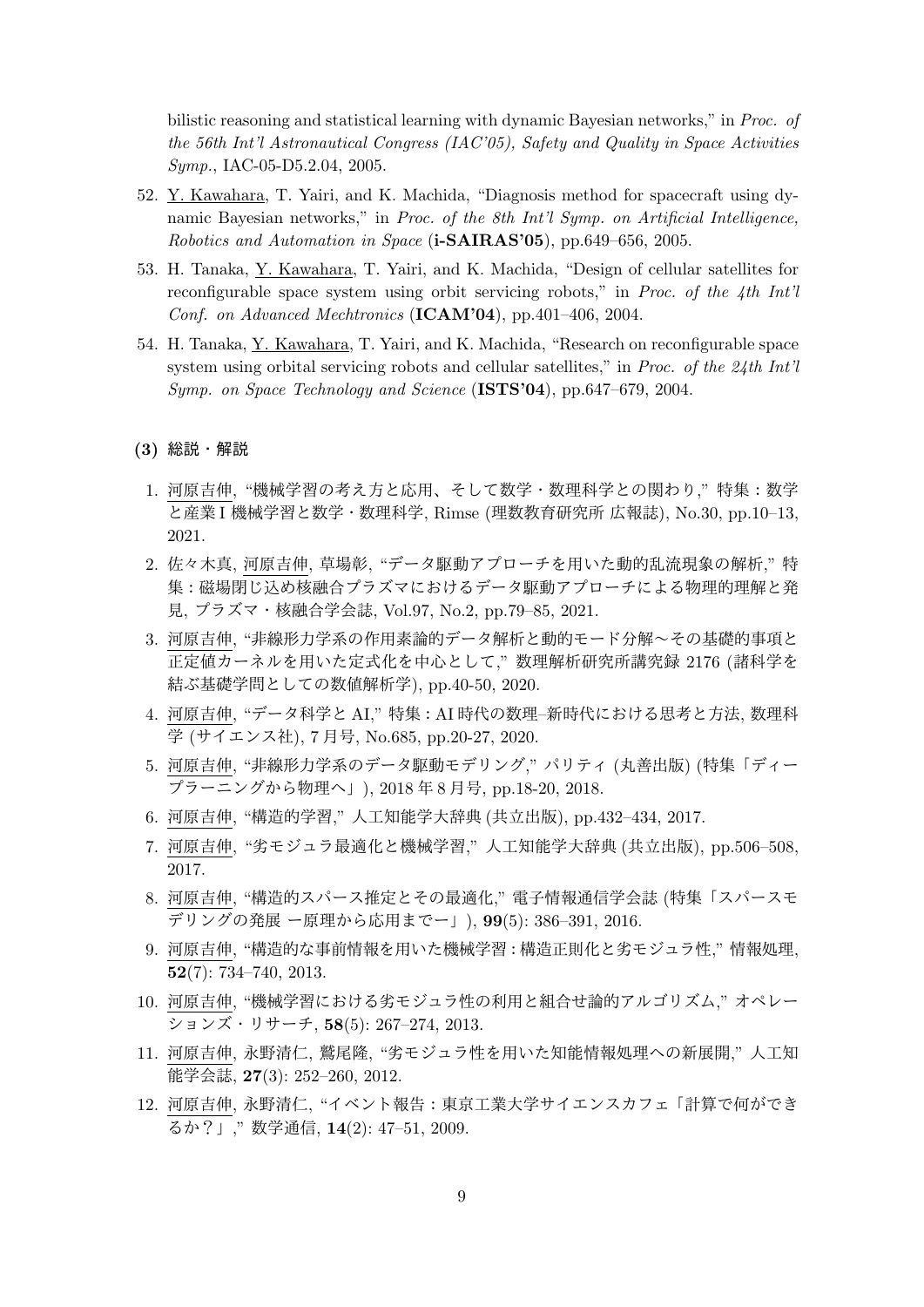- 13. 伊藤冬子, 河原吉伸, "コンテンツのクリエーションによる社会的知能," 人工知能学会学 生フォーラムインタビュー記事 (長尾確氏), 人工知能学会論文誌, **22**(6): 865–867, 2007.
- 14. 河原吉伸, 西原陽子, "表現が生む研究のポテンシャル," 人工知能学会学生フォーラムイ ンタビュー記事 (本村陽一氏), 人工知能学会論文誌, **22**(3): 448–451, 2007.
- 15. 中島悠, 河原吉伸, "自由になれる研究," 人工知能学会学生フォーラムインタビュー記事 (新谷虎松氏), 人工知能学会論文誌, **22**(2): 290–292, 2007.

## **(4)** 著書

- 1. 河原吉伸, 永野清仁, "劣モジュラ最適化と機械学習," 機械学習プロフェッショナルシリー ズ, 講談社サイエンティフィック, 2015 年 12 月.
- 2. (著) T. Hastie, R. Tibshirani, and J. Friedman, (監訳) 井手剛, 神嶌敏弘, 栗田多喜 夫, 杉山将, 前田英作, (訳) 井尻善久, 井手剛, 岩田具治, 金森敬文, 兼村厚範, 烏山昌幸, 河原吉伸, 木村昭悟, 小西嘉典, 酒井智弥, 鈴木大慈, 竹内一郎, 玉木徹, 出口大輔, 冨岡亮 太, 波部斉, 前田新一, 持橋大地, 山田誠, "統計的学習の基礎: データマイニング・推論・ 予測," 共立出版, 2014 年 6 月.

# **(5)** 特許

- 1. (発明者) 橋本悠香, 松尾洋一, 石川勲, 池田正弘, 河原吉伸, "異常検知装置、異常検知方 法、及びプログラム," (特願 2019-154065).
- 2. (発明者) 山際伸一, 河原吉伸, 栂井秀方, 北川喜康, 田中郁生, 仲井智子, "音楽性情報提 供方法、音楽性情報提供装置、及び音楽性情報提供システム," (特願 2018-84816).
- 3. (発明者) 藤井慶輔, 河原吉伸, "評価装置、評価方法、プログラム、並びに、情報記録媒 体," (特願 2017-105889).
- 4. (発明者) 藤井慶輔, 山本裕二, 河原吉伸, "運動動作評価システム," (特願 2016-210027).
- 5. (発明者) 竹内孝, 河原吉伸, 岩田具治, "解析装置、方法、及びプログラム," (特許第 6465440 号).
- 6. (発明者) 山際伸一, 河原吉伸, 田淵規之, 渡辺良信, 鳴尾丈司, 清水雄一, 柴田翔平, " 評価情報提供システムおよび評価情報提供方法," (特許第 6163635 号, 国際公開番号 WO2017/069115).
- 7. (発明者) 山際伸一, 河原吉伸, 田中慎也, 斎藤篤史, "プログラム、グループ予測装置、及 びグループ予測方法," (特許第 6620304 号).
- 8. (発明者) 藤巻遼平, 森永聡, リゥジ, 河原吉伸, "対話的変数選択装置、対話的変数選択方 法および対話的変数選択プログラム," (特願 2014-009272).
- 9. (発明者) 森永聡, 藤巻遼平, 河原吉伸, "最適クエリ生成装置、最適クエリ抽出方法およ び判別モデル学習方法," (特許第 6052187 号, WO2013/118225).
- 10. (発明者) 森永聡, 藤巻遼平, 河原吉伸, "判別モデル学習装置、判別モデル学習方法およ び判別モデル学習プログラム," (特許第 5327415 号, WO2013/118224).
- 11. (発明者) 森永聡, 河原吉伸, 伊藤貴之, 鄭雲珠, 末松はるか, "多次元データ可視化装置、 方法およびプログラム," (特許第 5392635 号).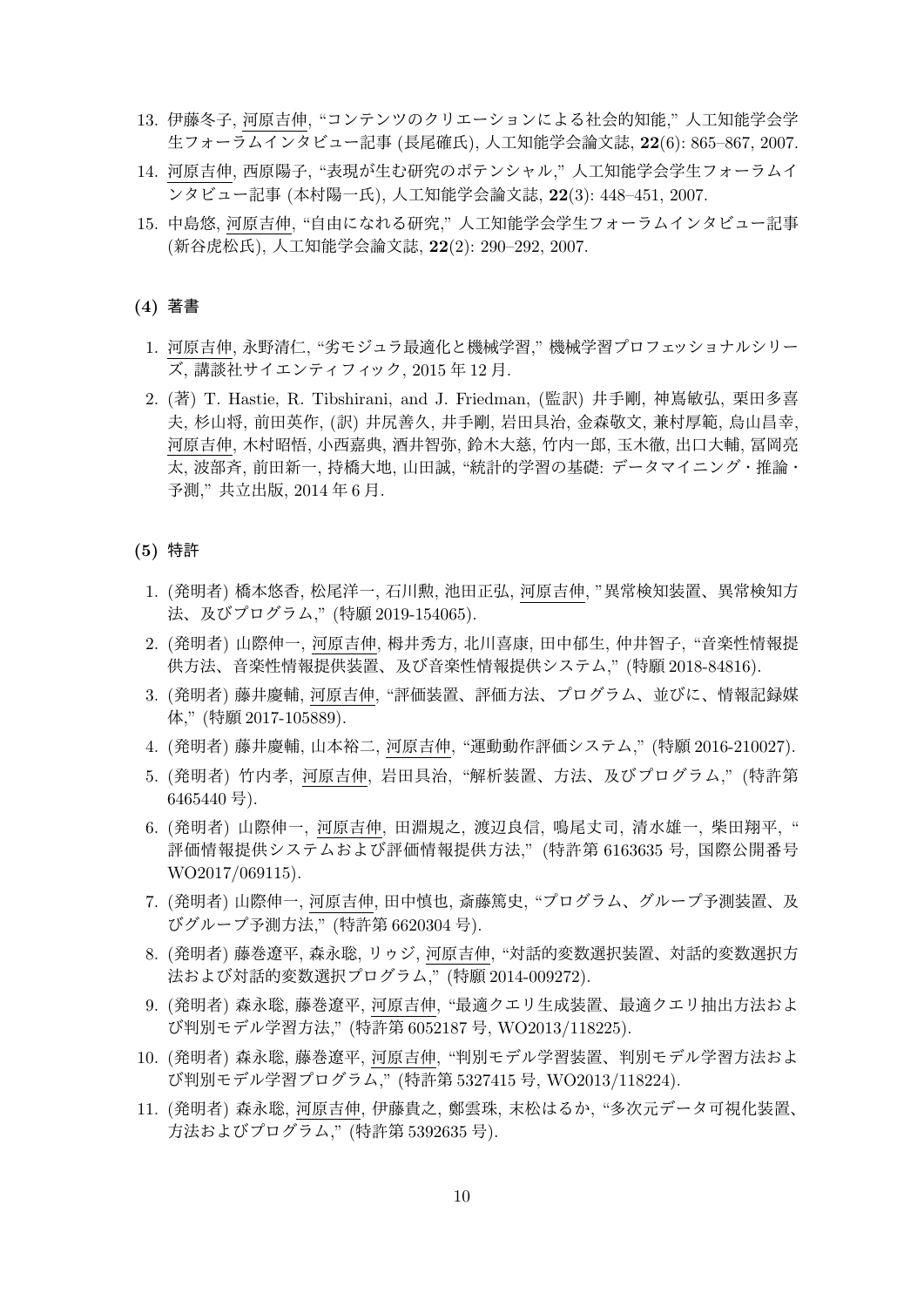- 12. (発明者) 平田丈英, 河原吉伸, 杉山将, "パターン自動抽出方法およびパターン自動抽出 システム," (特許第 549990 号).
- 13. (発明者) 平田丈英, 浅野一哉, 佐々木聡洋, 前田一郎, 河原吉伸, 矢入健久, 町田和雄, "鉄 鋼プロセスの異常予知方法及び装置," (特許第 4992046 号).

## **(6)** 受賞歴

- 1. 2021 年 6 月 人工知能学会 2020 年度論文賞 (対象論文: 林勝悟,河原吉伸,鹿島久嗣, "能動的変化点検知," 人工知能学会論文誌, Vol.35, No.5, E-JA10<sub>-1</sub>-10, 2020)
- 2. 2020 年 9 月 日本神経回路学会 2020 年度論文賞 (対象論文: K. Fujii, and Y. Kawahara, "Dynamic mode decomposition with vector-valued reproducing kernels for extracting dynamical structures among observables," Neural Networks, Vol.117, pp.94-103, 2019)
- 3. 2020 年 7 月 日本顕微鏡学会 第 35 回 (2020 年度) 論文賞 (顕微鏡法基礎部門) (対象論文:T. Wazawa, Y. Arai, Y. Kawahara, H. Takauchi, T. Washio, and T. Nagai, "Highly biocompatible super-resolution fluorescence imaging using the fast photoswitching fluorescent protein Kohinoor and SPoD-ExPAN with Lp-regularized image reconstruction," Microscopy, Vol.67, No.2, pp.89-98, 2018)
- 4. 2020 年 4 月 令和 2 年度 科学技術分野の文部科学大臣表彰 若手科学者賞 (対象業績名: 複雑現象解析のための統計的機械学習に関する先駆的研究 (河原吉伸))
- 5. 2019 年 7 月 IJCNN 2019 Best Student Paper Award

(対象論文: T. Bito, M. Hiraoka, and Y. Kawahara, "Learning with coherence patters in multivariate time-series data via dynamic mode decomposition," in Proc. of the 2019 Int'l Joint Conf. on Neural Networks (IJCNN'19), paper N-19278, 2019)

- 6. 2018 年 11 月 第 21 回情報論的学習理論ワークショップ (IBIS'18) ベストプレゼンテー ション賞 (対象発表: 藤井慶輔, 河原吉伸, "観測量間の動的構造を抽出するベクトル値再生核ヒルベルト空 間における動的モード分解," 第 21 回情報論的学習理論ワークショップ (IBIS'18), 2018)
- 7. 2016 年 6 月 人工知能学会 2015 年度研究会優秀賞 (対象論文: 竹内孝, 河原吉伸, 岩田具治, "高階結合正則化による時空間変化パターン検出," 第 100 回人工知能基本問題研究会, 2015)
- 8. 2015 年 7 月 第 4 回大阪大学総長奨励賞
- 9. 2014 年 12 月 NIPS 2014 Outstanding Reviewer Award
- 10. 2014 年 6 月 第 3 回大阪大学総長奨励賞
- 11. 2013 年 8 月 第 2 回大阪大学総長奨励賞
- 12. 2012 年 9 月 第 3 回大阪大学総長による表彰
- 13. 2012 年 6 月 人工知能学会 2011 年度論文賞 (対象論文: 上甲昌郎, 河原吉伸, 矢入健久, "局所線形モデルのアラインメントによる非線形動的 システムの学習法," 人工知能学会論文誌, Vol.26, No.6, pp.638-648, 2011)
- 14. 2010 年 12 月 第 11 回計測制御学会システムインテグレーション部門講演会 優秀講演賞 (対象発表: 上甲昌郎, 河原吉伸, 矢入健久, "局所線形モデルのアラインメントに基づく動作認 識," 第 11 回計測自動制御学会システムインテグレーション部門講演会 (SI'10), 仙台, 2010)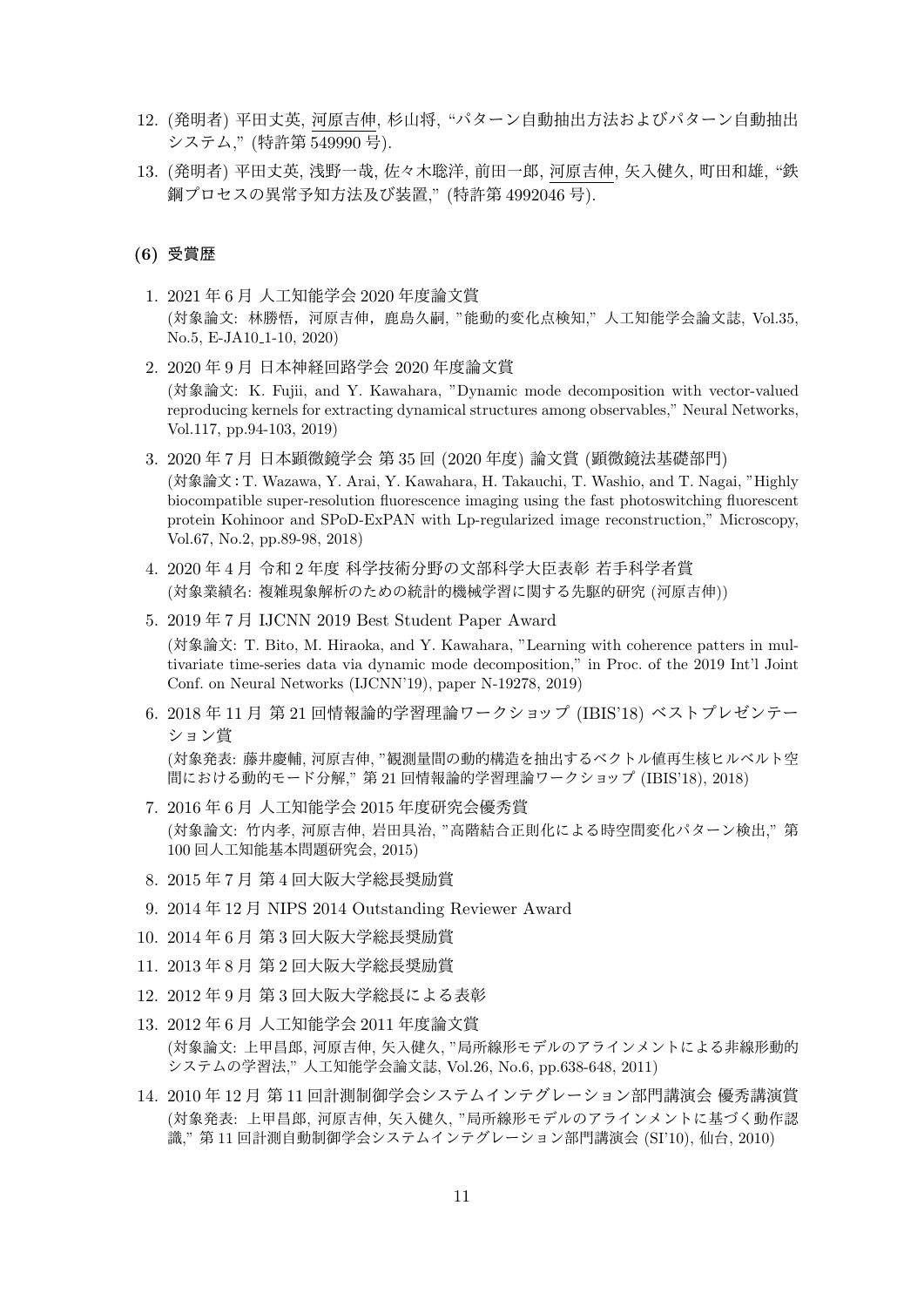15. 2006 年 12 月 NIPS 2006 Travel Award

(対象論文: Y. Kawahara, T. Yairi, and K. Machida, "A kernel subspace method by stochastic realization for learning nonlinear dynamical systems," in Advances in Neural Information Processing Systems, Vol.19 (Proc. of NIPS'06), pp.665-672, 2007)

- 16. 2005 年 12 月 第 49 回宇宙科学連合講演会若手奨励賞 (対象発表: 河原吉伸,矢入健久,町田和雄, "知識とデータ学習の融合アプローチによる宇宙機 異常診断法," 第 49 回宇宙科学技術連合講演会 2E13, 広島, 2005)
- **(7)** 外部資金獲得状況 **(**代表分のみ**)**

(付与した金額情報は直接経費を表します)

日本学術振興会 (科学研究費補助金など)

- 1. 科学研究費補助金・基盤研究 (A), "順逆融合に基づく複雑ダイナミクスの予測と制御に 資する統計的機械学習とその応用," 2022~2026 年度.
- 2. 科学研究費補助金・基盤研究 (B), "データからの潜在ダイナミクス抽出のための統計的 機械学習とその応用," 2018~2021 年度.
- 3. 科学研究費補助金・新学術領域研究公募 (領域「スパースモデリングの深化と高次元デー タ駆動科学の創生」), "構造的疎性モデリングのためのメタ学習アルゴリズム体系の構 築," 2016~2017 年度.
- 4. 科学研究費補助金・基盤研究 (B), "離散凸解析に基づく機械学習アルゴリズム体系の構 築とその応用, 2014~2017 年度.
- 5. 科学研究費補助金・新学術領域研究公募 (領域「スパースモデリングの深化と高次元デー タ駆動科学の創生」), "疎性モデリングへの組合せ論的アプローチと最適化," 2014~2015 年度.
- 6. 科学研究費補助金・挑戦的萌芽, "離散凸性に基づく整数パラメータ正則化学習による ハードウェア・フレンドリな機械学習," 2013~2015 年度.
- 7. 二国間交流事業 (共同研究・シンガポール), "交通監視カメラデータからの異常イベント 検知/予測システム," 2012~2015 年度.
- 8. 科学研究費補助金・若手研究 (B), "離散構造を利用した超高次元データ解析法とその応 用," 2010~2012 年度.
- 9. 科学研究費補助金・若手研究 (スタートアップ), "大規模データのための変化検出アルゴ リズムとその計算アーキテクチャ," 2008~2009 年度.
- 10. 科学研究費補助金・特別研究員奨励費,2007~2008 年度 (2008 年度は辞退).

#### 科学技術振興機構

- 10. CRSET「数学・数理科学と情報科学の連携・融合による情報活用基盤の創出と社会課 題解決に向けた展開」領域, "作用素論的データ解析に基づく複雑ダイナミクス計算基盤 の創出," 2019 年 10 月~2025 年 3 月.
- 11. さきがけ「知の創生と情報社会」領域, "組合せ論的計算に基づく超高次元データからの 知識発見," 2010 年 10 月~2013 年 3 月.

企業との共同研究など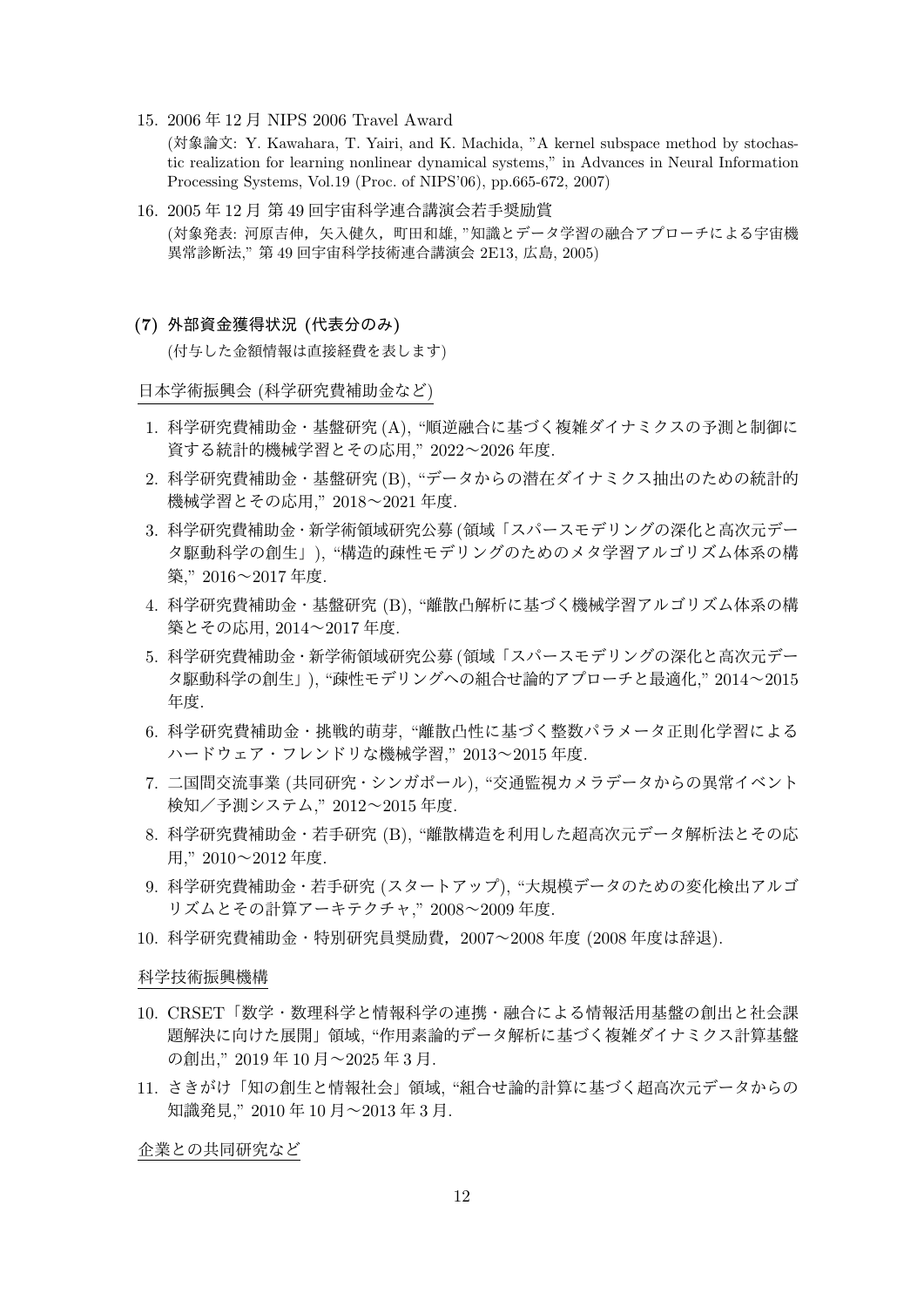- 12. 技術指導 (理化学研究所), 京セラ株式会社, 課題名:時系列電力予測に関するコンサル ティング, 2022 年 4 月~2023 年 3 月.
- 13. 共同研究 (九州大学), 株式会社アプリズム, "介護現場における AI エッジカメラの活用 による行動予測検知," 2021 年 2 月~2022 年 6 月.
- 14. 技術指導 (京セラ株式会社), 2021 年 8 月~2022 年 3 月, 件名:時系列電力予測に関する コンサルティング.
- 15. 奨学寄付 (ヘルスセンシング株式会社), 2021 年 3 月.
- 16. 奨学寄付 (ヘルスセンシング株式会社), 2020 年 9 月.
- 17. 技術指導 (京セラ株式会社), 2020 年 9 月~2021 年 3 月, 課題名:時系列電力予測.
- 18. 共同研究 (日本電信電話株式会社), "作用素論的データ解析に基づく複雑ダイナミクス 計算基盤の創出," 2019 年 4 月~2023 年 3 月.
- 19. 共同研究 (京セラ株式会社), 2018 年 8 月~2020 年 3 月, 課題名:時系列データ分析に関 する技術検討と実.
- 20. 受託研究 (ダイキン工業), "異常検知," 2017 年 11 月 1 日~2018 年 6 月 30.
- 21. 奨学寄付 (富士通研究所), 2017 年 2 月.
- 22. 共同研究 (JFE スチール株式会社), "鉄鋼プロセスへの構造的学習理論適用の実証," 2017 年 4 月~2018 年 3 月.
- 23. 共同研究 (ローランド株式会社), "機械学習を用いた音楽分類に関する研究," 2017 年 4 月 1 日~2018 年 3 月.
- 24. 共同研究 (美津野株式会社), "機械学習を用いたランニングシューズの感性設計," 2017 年 4 月~2018 年 3 月.
- 25. 共同研究 (JFE スチール株式会社), "鉄鋼プロセスにおける異常検知・診断に関する研 究," 2016 年 4 月~2017 年 3 月.
- 26. 共同研究 (日本電信電話株式会社), "離散凸解析に基づく機械学習アルゴリズム体系の 構築とその応用," 2015 年 4 月~2018 年 3 月.
- 27. 共同研究 (美津野株式会社), "スポーツビッグデータ利活用のためのシステム開発に関す る研究," 2015 年 4 月~2016 年 3 月.
- 28. 共同研究 (日本電信電話株式会社), "離散凸解析に基づく機械学習アルゴリズム体系の 構築とその応用," 2014 年 4 月~2015 年 3 月.
- 29. 共同研究 (本田技研工業株式会社), "変分推論を応用した軌道最適化によるロボット動作 生成手法の共同研究," 2014 年 4 月~2014 年 8 月.
- 30. 共同研究 (美津野株式会社), "スポーツビッグデータ利活用のためのシステム開発に関す る研究," 2014 年 6 月~2015 年 3 月.
- 31. 共同研究 (日本電気株式会社), "準自動マイニングプロセス最適化のための能動学習技 術," 2013 年 4 月~2014 年 3 月.
- 32. 共同研究 (本田技研工業株式会社), "変分推論を応用した軌道最適化によるロボット動作 生成手法の共同研究," 2013 年 4 月~2013 年 11 月.
- 33. 共同研究 (日本電気株式会社), "準自動マイニングプロセス最適化のための能動学習技 術," 2012 年 4 月~2013 年 3 月.
- 34. 共同研究 (日本電気株式会社), "準自動マイニングプロセス最適化のための能動学習技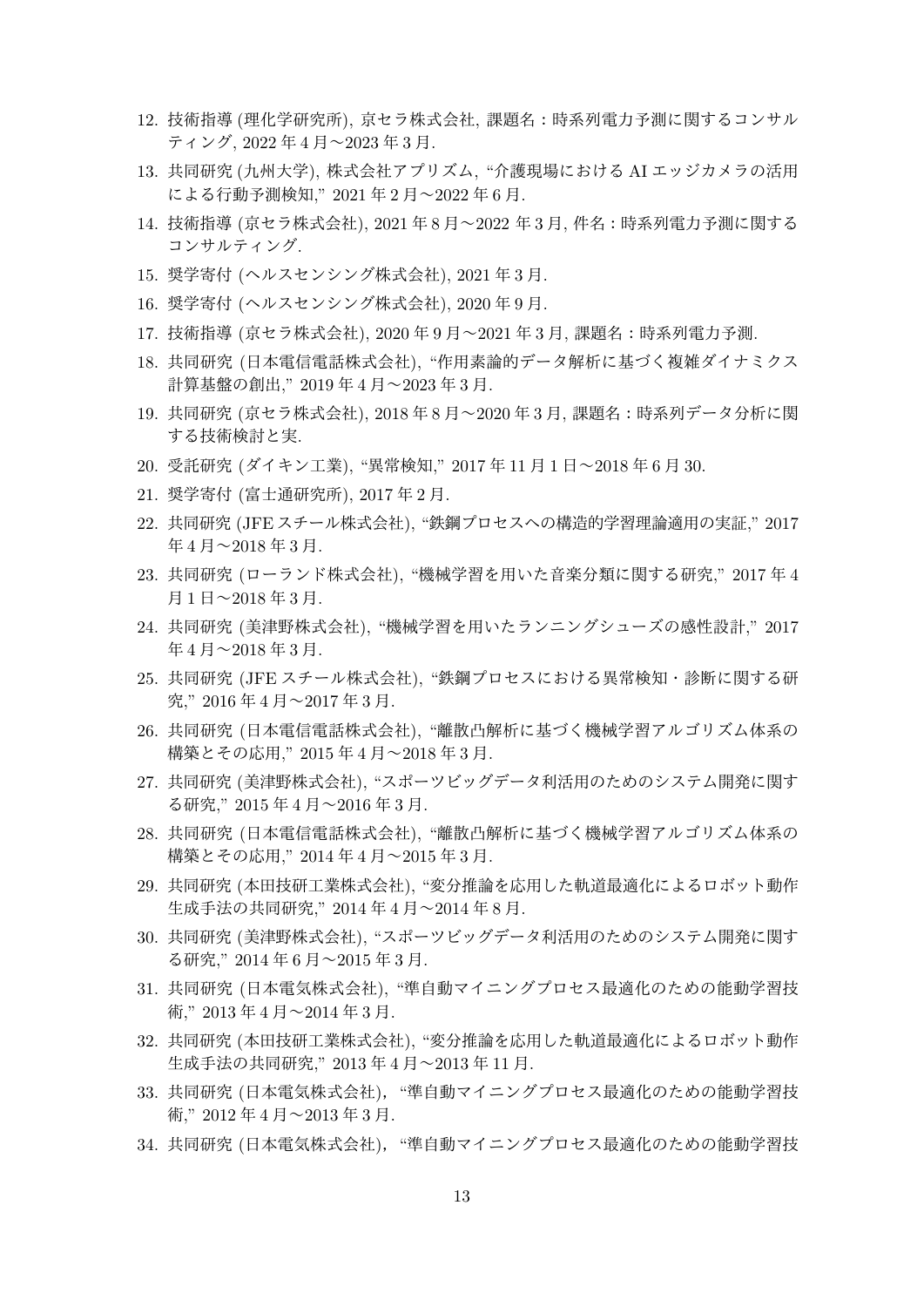術," 2011 年 4 月~2012 年 3 月.

- 35. 共同研究 (日本電気株式会社), "異種混合データに関する最適化技術," 2010 年 4 月~ 2011 年 3 月.
- その他の助成金
- 28. (財)JFE21 世紀財団 技術研究助成, "機械学習理論に基づく鉄鋼プロセスにおける異常 検知と異常因子同定," 2009 年 1 月~12 月.
- **(8)** 招待講演リスト
- 1. Y. Kawahara, "Data-Driven Analysis of Dynamical Systems: From the Operator-Theoretic Perspective," Perspectives on Artificial Intelligence and Machine Learning in Materials Science, 2022 年 1 月.
- 2. 河原吉伸, "社会課題とデータをつなぐ数理の役割と機械学習," JST/iTHEMS/IMI シン ポジウム「社会課題は数理科学で解決できる !? -試みと課題-」, 2021 年 10 月.
- 3. 河原吉伸, "非線形動力学の作用素論的解析とニューラルネット," 非線形動力学に基づく 次世代 AI と基盤技術に関するシンポジウム, 2021 年 9 月.
- 4. 河原吉伸, "複雑ダイナミクスの理解へのデータ駆動によるアプローチと機械学習," 2021 年度 人工知能学会全国大会 (第 35 回), 企画セッション KS-04「人工知能と数学-数学の 強み-」, 2021年6月.
- 5. 河原吉伸, "非線形ダイナミクスの作用素論的データ解析とその応用," 日本オペレーショ ンズ・リサーチ学会「超スマート社会のシステムデザインのための理論と応用」研究部 会 第 9 回研究会, 2021 年 2 月.
- 6. 河原吉伸, "複雑なダイナミクスの理解への機械学習からのアプローチ," 理研-九大ジョイ ントワークショップ~数理で繋ぐミクロとマクロ:素粒子-原子核-宇宙~, 2020 年 12 月.
- 7. 河原吉伸, " 複雑ダイナミクスの理解への機械学習からのアプローチとデータ科学," 計 測自動制御学会 システム・情報部門 学術講演会 2020 (特別招待講演), 2020 年 11 月.
- 8. Y. Kawahara, "Data-driven modeling of complex dynamics: Koopman analysis, dynamic mode decomposition and machine learning", The 29th Int'l Toki Conf. on Plasma and Fusion Research, 2020 年 10 月.
- 9. 河原吉伸, "動的モード分解の最近の発展と応用の広がり," 第 36 回 プラズマ・核融合学 会年会, 2019 年 11 月.
- 10. 河原吉伸, "非線形力学系の作用素論的データ解析:クープマン解析、動的モード分解の 基礎から最近の話題まで," RIMS 共同研究 (公開型) 諸科学分野を結ぶ基礎学問として の数値解析学の研究集会, 2019 年 11 月.
- 11. Y. Kawahara, "Data-driven Analysis of Dynamical Systems: An Operator-theoretic Approach," 2019 International Joint Conference on AI and Data Science: Mathematics and Applications, 2019.
- 12. 河原吉伸, "非線形ダイナミクスの作用素論的データ解析とその応用," SICE 九州フォー ラム「モデリングと制御における学習と最適化理論と実践」2019 年 10 月.
- 13. 河原吉伸, "スパース推定と機械学習:その原理と応用、今後の方向性," データ駆動型工 学公開ミニシンポジウム~AI・データサイエンスの最前線~「スパース推定の展開と土 木工学」, 2019 年 10 月.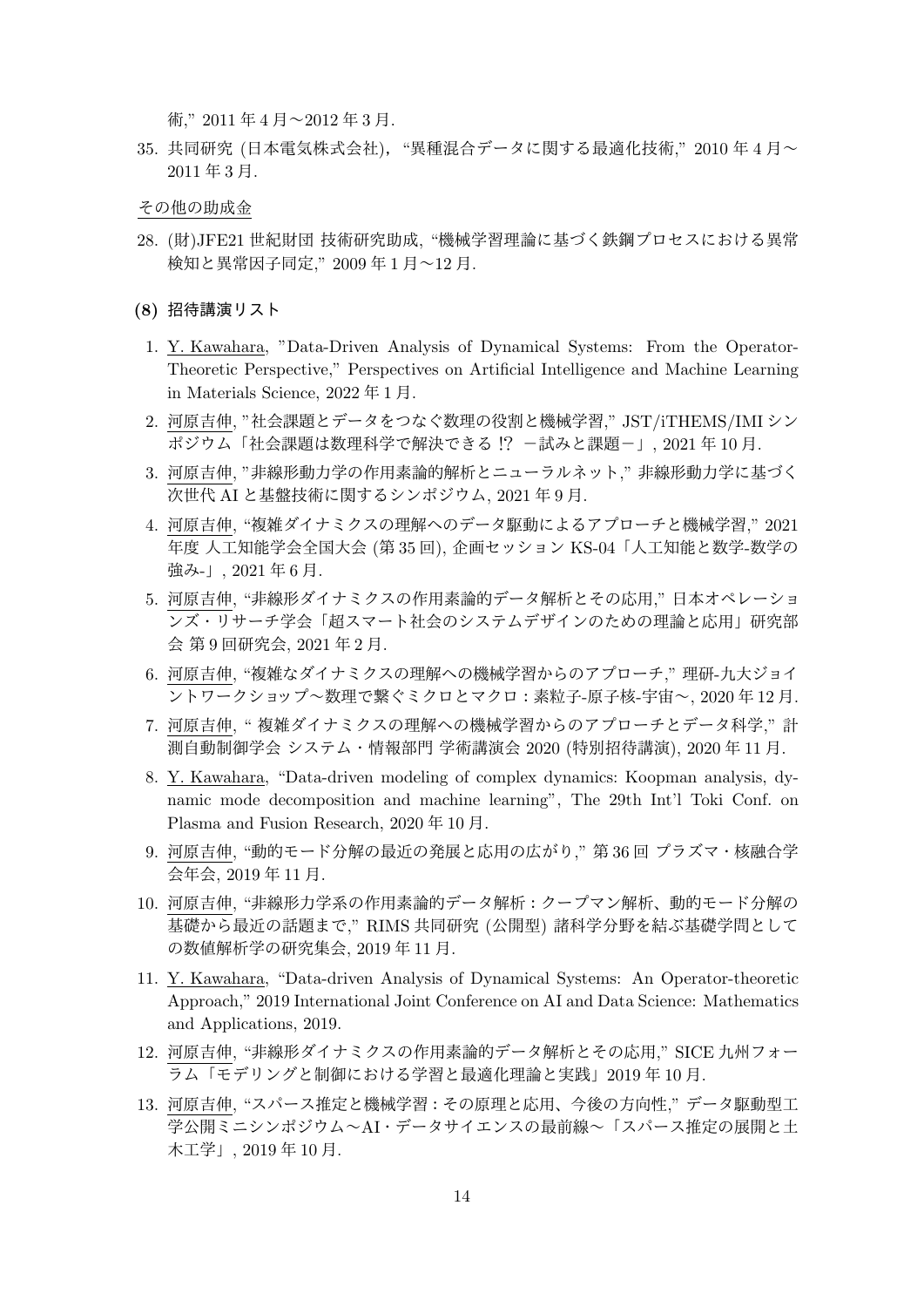- 14. Y. Kawahara, "Data-driven Analysis of Nonlinear Dynamical Systems Based on Operatortheoretic Methods," Mini Symposia: Towards integration of neuroscience and machine intelligence, NEURO 2019, 1S06a-6, 2019.
- 15. Y. Kawahara, "Operator Theoretic Analysis of Dynamical Systems and Dynamic Mode Decomposition," JSPS A3 Workshop on Soft Matter 2019, June, 2019.
- 16. Y. Kawahara, "Data-Driven Analysis of Koopman Spectra with Reproducing Kernels," Advanced Data-Driven Techniques and Numerical Methods in Koopman Operator Theory, SIAM Conf. On Applications of Dynamical Systems (DS'19), May, 2019.
- 17. Y. Kawahara, "Kernel Koopman spectral analysis for nonlinear dynamical systems," Structure-exploiting techniques for approximation, inference and control of complex systems (MS361), 2019 SIAM Conf. on Computational Science and Engineering (CSE'19), March, 2019.
- 18. 河原吉伸, "劣モジュラ最適化の応用~機械学習に基づいた問題解決場面を中心として," 第 5 回自動車制御とモデル研究部門委員会, 2019 年 2 月.
- 19. Y. Kawahara, "Koopman spectral analysis with reproducing kernels for nonlinear dynamical systems," MC03–Data-Driven Methods for Dynamical Systems, 2018 IN-FORMS Int'l Conf., 2018 年 6 月.
- 20. 河原吉伸, "再生カーネルを用いた非線形動的システムの作用素論敵データ解析," RIMS 研究集会「力学系–理論と応用の融合–」, 2018 年 6 月.
- 21. 河原吉伸, "動的モード分解による時空間データ解析," データ駆動地球惑星科学, 日本地 球惑星科学連合 2018 年大会, 2018 年 5 月.
- 22. 河原吉伸, "データ駆動階層連関に資する統計的機械学習アルゴリズム体系の構築," 公開 シンポジウム「データ駆動科学の深化と展開」, 2018 年 3 月.
- 23. Y. Kawahara, "Nonparametric Bayesian learning of Koopman spectrums in nonlinear dynamical systems," The 2017 International Symposium on Nonlinear Theory and Its Applications (NOLTA'17), 2017 年 12 月.
- 24. Y. Kawahara, "Data-driven modeling of dynamical systems," Osaka CSTR–RIKEN iTHES /iTHEMS–Kali IPMU Joint Symposium, 2017 年 6 月.
- 25. Y. Kawahara, "Koopman spectral learning of dynamical systems," UK-Japan AI Research Workshop, 2017 年 3 月.
- 26. Y. Kawahara,"Parametric submodular optimization in machine learning,"Probabilistic Graphical Model Workshop: Sparsity, Structure and High-dimensionality, 2016 年 3 月.
- 27. 河原吉伸, "劣モジュラ最適化とパターン認識," パターン認識・メディア理解研究会 (PRMU), 2015 年 11 月.
- 28. 河原吉伸, "劣モジュラ最適化に基づく特徴選択と構造正則化入門," 第4回IBISMLチュー トリアル, 2015 年 11 月.
- 29. 河原吉伸, "劣モジュラ関数による構造と学習の橋渡し:構造正則化,確率的劣モジュラ," 第 18 回情報論的学習理論ワークショップ (IBIS'15), 2015 年 11 月.
- 30. 河原吉伸, "構造的スパース性を用いた機械学習とその最適化," 日本学術会議シンポジウ ム「by 機械学習 of 機械学習」, 2015 年 11 月.